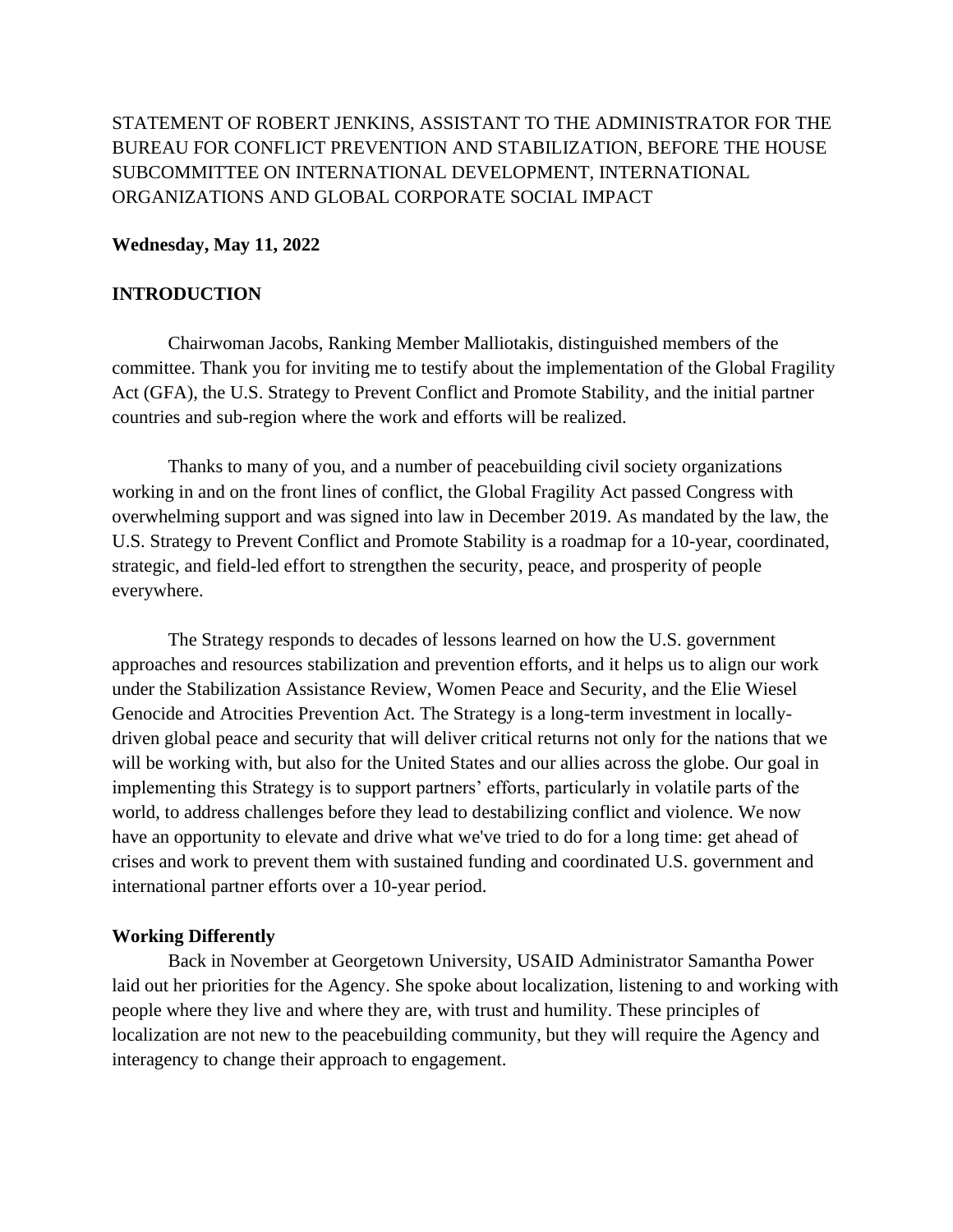Through the Global Fragility Act, local partners and host governments will have a voice in how we implement the Strategy effectively. We will seek out donors and private-sector partners willing to invest and foster innovations in prevention and focus on bringing in targeted resources from the beginning.

We will work towards fostering durable peace and ensuring that USAID's diverse program toolkit is designed to address conflict across the board. This also means pushing the Agency to cut red tape and move more quickly to respond in conflict and violence settings–or as we like to say, move at the speed of relevance. For example, working with local partners can be a real challenge when USAID procurement processes require the same amount of time to spend \$50,000 as they do to spend \$50 million.

It is not just about the type of programs we undertake, but how we do it. Our work requires a multi-pronged approach. It presents a unique opportunity to define this approach and make it real.

We need to move more quickly towards decisions and give our staff, particularly those in the field, the room to experiment and the ability to take risks. The situation on the ground changes rapidly and we need to be nimble at making changes to our programming. My friend and mentor, Ambassador Rick Barton, when he directed the Office of Transition Initiatives, used to drill into our head that it's better to be 80 percent right at the right time than 100 percent right too late.

We know a lot of this and have been doing it. And in some settings, we are still not fast enough or taking enough risks. Risks in investing locally, in developing new partnerships, in becoming more expeditionary—and risks in pursuing and learning from activities that require adapting our objectives and goals. We must make the idea of course correction part of our DNA to ensure we are doing the right thing at the right time, which may sometimes seem to the outside like it is on the fly—but its deliberate flexibility in our planning and response. Much of what the Global Fragility Act refers to is helping us take on the non-glamorous, "hard considerations" of processes and systems within our organizations which create bottlenecks, staff time, red tape and general frustrations in addressing peacebuilding and prevention.

Prioritizing conflict prevention requires more than simply redirecting existing programs or implementing new programs. It will require us to change how foreign aid links with diplomacy and defense. Ultimately, it provides a cross-cutting blueprint for aligning and applying the various tools of our government, while acknowledging that to achieve success, reforms to our foreign policy and assistance systems are necessary.

To do this, policymakers must focus on prevention and to do this, we must look at what we need next year, not just what we need right now. Everyone says that's a great idea but then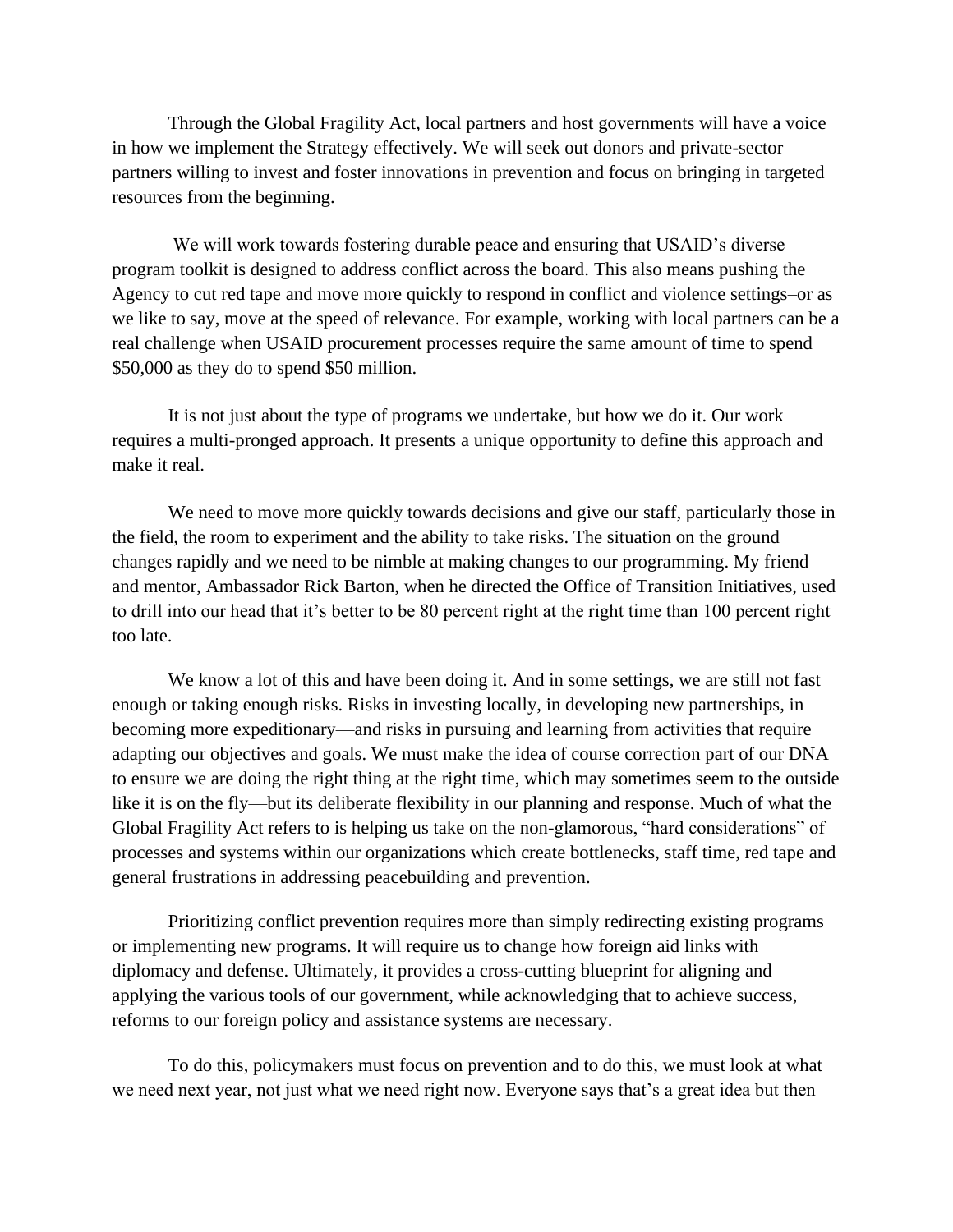they get right back to today's crisis and then tomorrow's crisis, and so on, and so on. Archbishop Tutu used to like to say you can save someone who's drowning in the river, and then you can save another one. At some point you should go up the river and find out why they are falling in and solve that problem.

## **The Way Forward**

The Global Fragility Act's very purposeful 10-year timeframe balances the need to respond to crises in the short-term with a view towards long-term stability and peace, emphasizing the importance of investing in prevention based on evidence and analysis. USAID will focus our efforts to champion locally-led solutions, fortify regional planning, facilitate the gathering of the right stakeholders and change the way we manage and analyze the problem set.

As USAID aligns its efforts to implement this law, we will need to maintain a longerterm focus in three important ways:

First, is to leverage and help shape the global shift toward addressing fragility and promoting peace and resilience. The Global Fragility Act, the U.N. Peace Agenda, and the World Bank Fragility Strategy all speak to the importance of coordinating multisectoral approaches that integrate conflict prevention and peacebuilding. USAID works to reinforce this global commitment by providing leadership and coordinating with like-minded partners, the private sector, academia, and civil society on ways to innovate and implement assistance toward peace.

Second, we must better integrate conflict prevention and peacebuilding as both a way and a means to achieve other national security goals. Every national security and development challenge—the COVID-19 pandemic, climate change, democratic backsliding or fighting corruption—affects how we prevent conflict and build resilience for peace. This is why USAID must incorporate fragility and conflict prevention as key aspects of the Agency's work.

Third, we need to incorporate and embed expertise, resources, and processes into our work. The SIGAR 20-year lessons learned report, released late last year, found that agencies must invest first and foremost in themselves. USAID is committed to elevating and integrating conflict prevention and resilience across our programming. We want to challenge the misconception that you cannot measure prevention and promote flexible and adaptable spending that can iteratively integrate learning. USAID created the Bureau for Conflict Prevention and Stabilization (CPS) to lead these efforts, putting the Agency ahead of the curve and helping further integrate and coordinate work on conflict prevention, violence prevention and citizen security, atrocity prevention, stabilization, and women, peace, and security.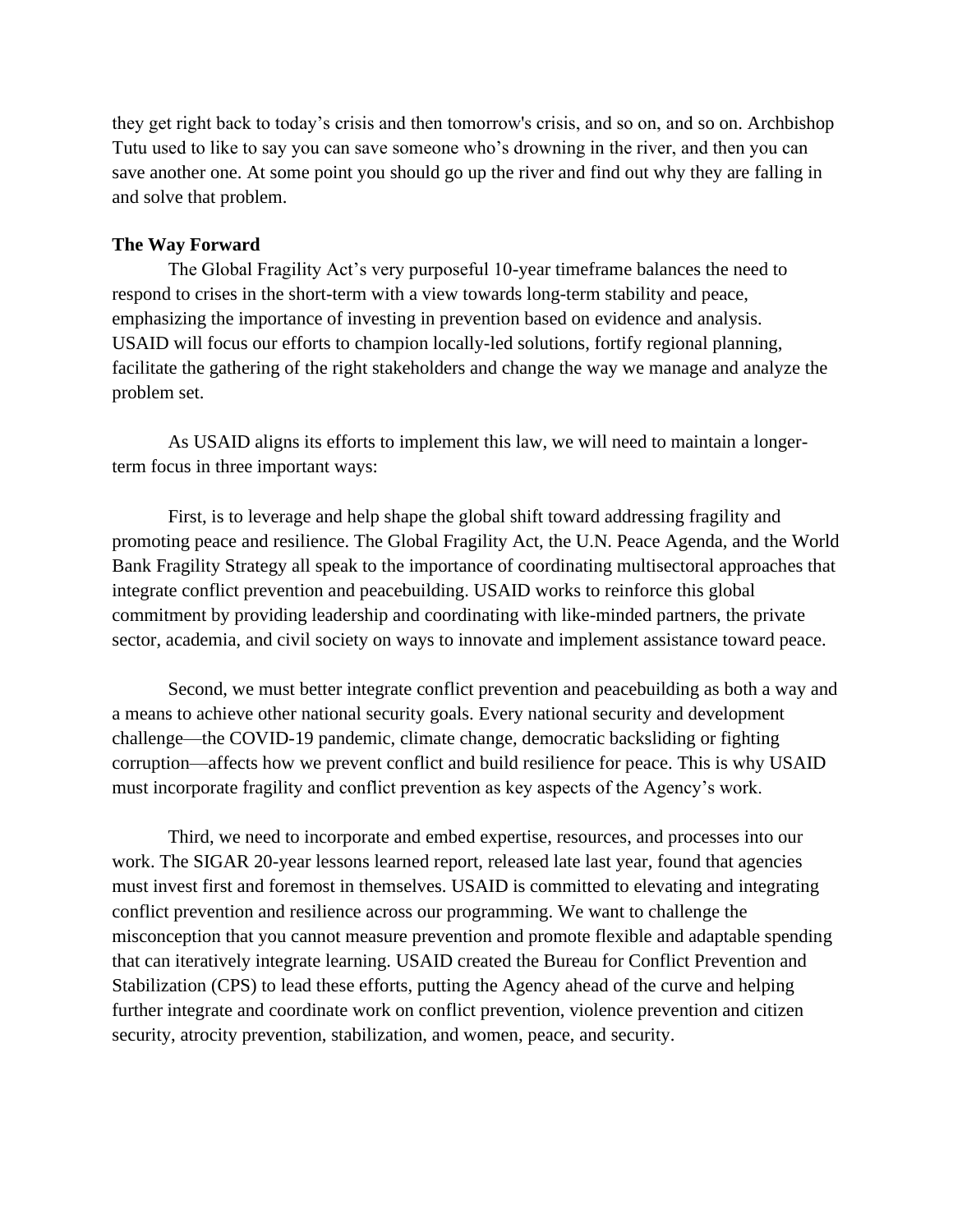The Global Fragility Act acknowledges some of the most persistent criticisms of past U.S. foreign policy—the lack of coherent and adaptable strategy and the inability to have a longterm timeframe to address complex foreign policy challenges. The law rightly recognizes that the U.S. government must incorporate the numerous lessons learned from the last two decades of interventions. And we have learned plenty over the past decade about where we can improve. We have worked to develop and test new approaches to preventing conflict and building resilience. We want to avoid what we know doesn't work and amplify what we know works well. We want to innovate.

Now that we have identified and announced our priority countries and sub-region, our staff in our embassies are partnering with governments and local actors to develop 10-year strategies that will leverage all of the lessons we've learned in places like Iraq and Afghanistan and take into account local expertise. Our call going forward is to strengthen our efforts to work as a true country team, evaluate problems through a local lens, and broaden our aperture into what fuels crisis and conflict before violent instability occurs. With this field-driven process, we will share evidence with our partners to encourage innovation and collaboration with us. Our development assistance will undergird a renewal of preventive diplomacy and security sector assistance, including how we work within the U.S. Government interagency. And the Global Fragility Act mandates that we come back to Congress and tell you what administrative burdens are impeding our ability to achieve our goals, share where the U.S. government is not getting it right, and trumpet our successful interventions and newly proven strategies.

#### **Conclusion**

As the President's April 1, 2022 letter stated, "prevention is hard work — measured not in days and weeks, but in years and generations. Its successes are never as evident as its failures, and it requires us to remain focused on lasting peace and stability over the allure of easier, more temporary gains that may not strengthen our position in the long term."

Successful implementation of the Strategy will ultimately be measured by outcomes and impacts on the ground. The letter and spirit of the Global Fragility Act coincide with specific priorities for this Administration and for the world. How we address climate change, COVID, democratic backsliding and corruption will all affect how we prevent conflict and build resilience for peace.

Getting there will require more than simply implementing new programs; we will need deeper institutional changes in Washington and the field. The Global Fragility Act gives us a tenyear period to step back from short-term firefighting and to look at the hard considerations.

We will be more intentional in creating unity of purpose between the Department of State, the Department of Defense, and other U.S. Government departments and agencies. It's not just about programming, it's about preventive diplomacy and learning from what is happening